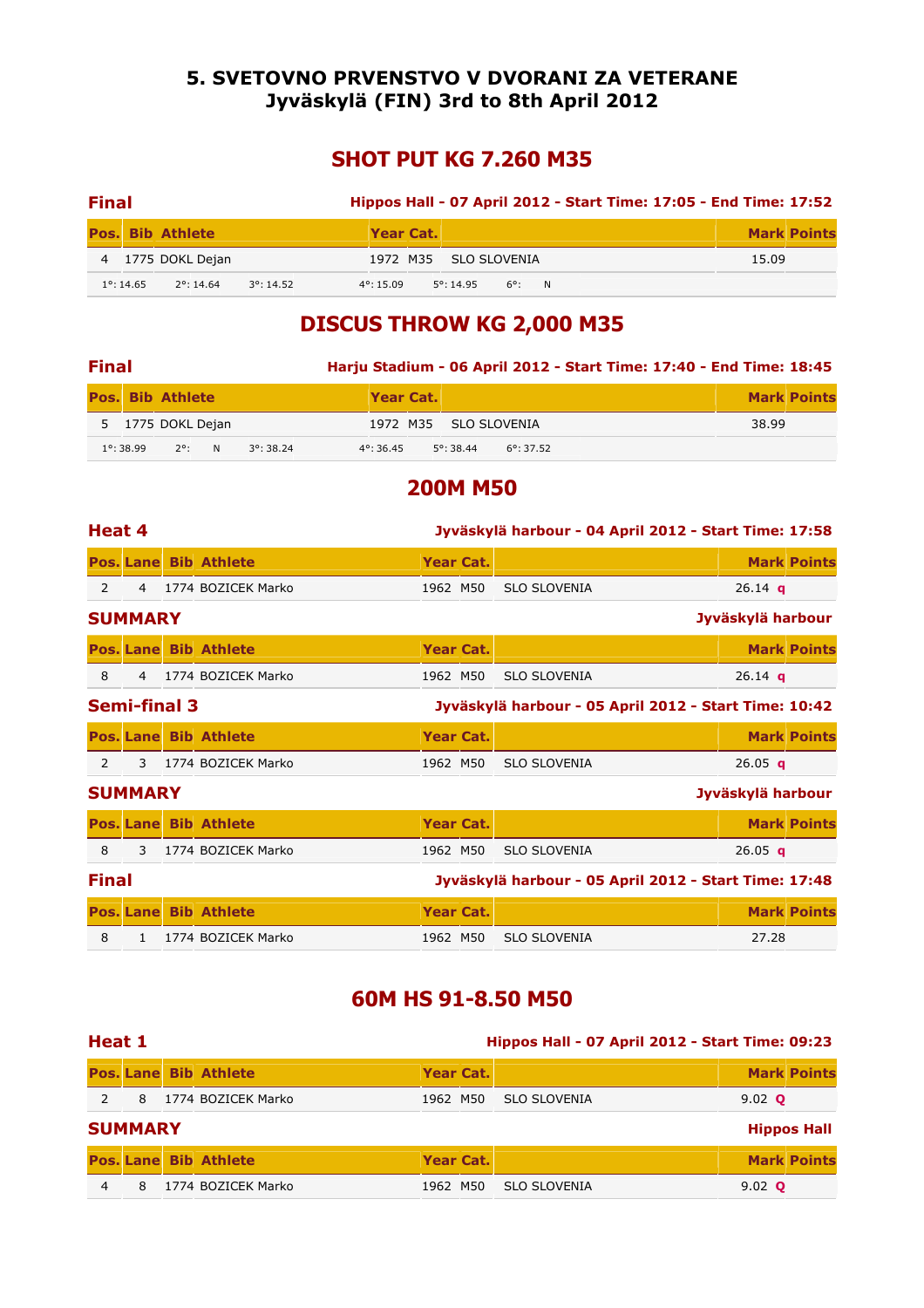|     | <b>Final</b> |  |                              |           |  | Hippos Hall - 07 April 2012 - Start Time: 18:10 |      |                    |  |  |  |  |  |  |
|-----|--------------|--|------------------------------|-----------|--|-------------------------------------------------|------|--------------------|--|--|--|--|--|--|
|     |              |  | <b>Pos. Lane Bib Athlete</b> | Year Cat. |  |                                                 |      | <b>Mark Points</b> |  |  |  |  |  |  |
| ़ २ |              |  | 6 1774 BOZICEK Marko         |           |  | 1962 M50 SLO SLOVENIA                           | 9.01 |                    |  |  |  |  |  |  |

### 60M HS 91-8.50 M55

| <b>Final</b> |  |  |                              | <b>Hippos Hall - 07 April 2012 - Start Time: 18:04</b> |  |                       |      |                    |  |  |  |  |
|--------------|--|--|------------------------------|--------------------------------------------------------|--|-----------------------|------|--------------------|--|--|--|--|
|              |  |  | <b>Pos. Lane Bib Athlete</b> | Year Cat.                                              |  |                       |      | <b>Mark Points</b> |  |  |  |  |
|              |  |  | 2 1776 MAUKO Zdravko         |                                                        |  | 1956 M55 SLO SLOVENIA | 9.93 |                    |  |  |  |  |

# SHOT PUT KG 6.000 M55

| <b>Final</b>  |   |                         |                     |           | Hippos Hall - 07 April 2012 - Start Time: 10:55 - End Time: 11:47 |       |                    |
|---------------|---|-------------------------|---------------------|-----------|-------------------------------------------------------------------|-------|--------------------|
|               |   | <b>Pos. Bib Athlete</b> |                     | Year Cat. |                                                                   |       | <b>Mark Points</b> |
|               |   | 9 1779 PRSTEC Miro      |                     |           | 1956 M55 SLO SLOVENIA                                             | 11.87 |                    |
| $1^{\circ}$ : | N | $2^{\circ}$ : 11.22     | $3^{\circ}$ : 11.87 |           |                                                                   |       |                    |

## WEIGHT THROW KG 11.34 M55

|              | Record              | <b>WR</b>               |     | 19.79    |                     |           | Jim WETENHALL |                 | <b>USA</b> | <b>TORONTO</b> |                                                                   | 14/02/2010         |
|--------------|---------------------|-------------------------|-----|----------|---------------------|-----------|---------------|-----------------|------------|----------------|-------------------------------------------------------------------|--------------------|
| <b>Final</b> |                     |                         |     |          |                     |           |               |                 |            |                | Hippos Hall - 05 April 2012 - Start Time: 14:31 - End Time: 15:32 |                    |
|              |                     | <b>Pos. Bib Athlete</b> |     |          |                     | Year Cat. |               |                 |            |                |                                                                   | <b>Mark Points</b> |
|              |                     | 1779 PRSTEC Miro        |     |          |                     | 1956 M55  | SLO SLOVENIA  |                 |            |                | 13.51                                                             |                    |
|              | $1^{\circ}$ : 13.45 | $2^{\circ}$ : 13.51     | 3°. | <b>N</b> | $4^{\circ}$ : 12.74 | 50.       | <b>N</b>      | $6^{\circ}$ : N |            |                |                                                                   |                    |

### HIGH JUMP M65

| <b>Final</b>             |                |                         |           | Hippos Hall - 06 April 2012 - Start Time: 14:45 - End Time: 16:03 |                       |      |                    |  |  |  |  |  |  |
|--------------------------|----------------|-------------------------|-----------|-------------------------------------------------------------------|-----------------------|------|--------------------|--|--|--|--|--|--|
|                          |                | <b>Pos. Bib Athlete</b> | Year Cat. |                                                                   |                       |      | <b>Mark Points</b> |  |  |  |  |  |  |
|                          |                | 12 1782 VIVOD Franc     |           |                                                                   | 1944 M65 SLO SLOVENIA | 1.25 |                    |  |  |  |  |  |  |
|                          | 1.20 1.25 1.30 |                         |           |                                                                   |                       |      |                    |  |  |  |  |  |  |
| $\overline{\phantom{a}}$ |                | O XXX                   |           |                                                                   |                       |      |                    |  |  |  |  |  |  |

### HIGH JUMP M70

| <b>Final</b> |                                                   | Hippos Hall - 06 April 2012 - Start Time: 12:35 - End Time: 13:45 |           |                       |      |                    |  |  |  |
|--------------|---------------------------------------------------|-------------------------------------------------------------------|-----------|-----------------------|------|--------------------|--|--|--|
|              | <b>Pos. Bib Athlete</b>                           |                                                                   | Year Cat. |                       |      | <b>Mark Points</b> |  |  |  |
|              | 3 1777 MOLIK Valentin                             |                                                                   |           | 1940 M70 SLO SLOVENIA | 1.40 |                    |  |  |  |
|              | 1.10 1.15 1.20 1.25 1.28 1.31 1.34 1.37 1.40 1.43 |                                                                   |           |                       |      |                    |  |  |  |
|              | - - - - - 0 XXO O XXO O XXX                       |                                                                   |           |                       |      |                    |  |  |  |

# SHOT PUT KG 4.000 M70

| <b>Final</b>        |                         |                     |           | Hippos Hall - 06 April 2012 - Start Time: 14:00 - End Time: 14:55 |                              |  |  |  |       |                    |  |
|---------------------|-------------------------|---------------------|-----------|-------------------------------------------------------------------|------------------------------|--|--|--|-------|--------------------|--|
|                     | <b>Pos. Bib Athlete</b> |                     | Year Cat. |                                                                   |                              |  |  |  |       | <b>Mark Points</b> |  |
|                     | 6 1781 URSIC Joze       |                     |           |                                                                   | 1939 M70 SLO SLOVENIA        |  |  |  | 12.20 |                    |  |
| $1^{\circ}$ : 11.48 | $2^{\circ}$ : 11.14     | $3^{\circ}$ : 11.70 | 4°: 12.20 |                                                                   | $5^{\circ}$ : 12.04<br>6°: N |  |  |  |       |                    |  |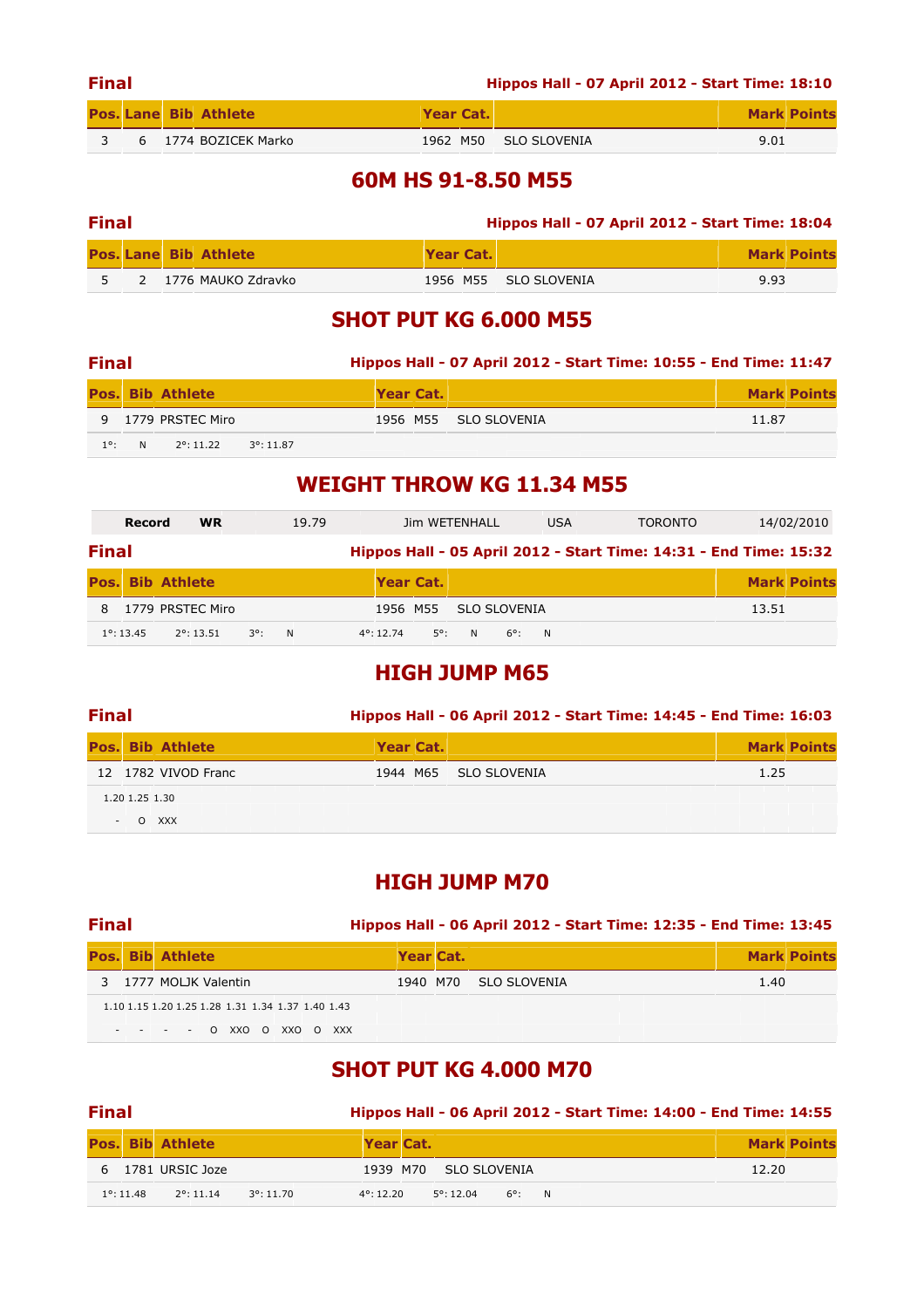# DISCUS THROW KG 1,000 M70

| <b>Final</b>  |   |                     |                     |                 |                       |                     | Harju Stadium - 05 April 2012 - Start Time: 14:30 - End Time: 15:49 |       |                    |
|---------------|---|---------------------|---------------------|-----------------|-----------------------|---------------------|---------------------------------------------------------------------|-------|--------------------|
|               |   | Pos. Bib Athlete    |                     | Year Cat.       |                       |                     |                                                                     |       | <b>Mark Points</b> |
|               |   | 1781 URSIC Joze     |                     |                 | 1939 M70 SLO SLOVENIA |                     |                                                                     | 34.48 |                    |
| $1^{\circ}$ : | N | $2^{\circ}$ : 32.04 | $3^{\circ}$ : 28.03 | $4^{\circ}$ : N | $5^{\circ}$ : 32.02   | $6^{\circ}$ : 34.48 |                                                                     |       |                    |

# WEIGHT THROW KG 7.26 M70

| <b>Final</b>  |  |                         |  |  |  |           | Hippos Hall - 04 April 2012 - Start Time: 15:50 - End Time: 16:57 |           |                    |
|---------------|--|-------------------------|--|--|--|-----------|-------------------------------------------------------------------|-----------|--------------------|
|               |  | <b>Pos. Bib Athlete</b> |  |  |  | Year Cat. |                                                                   |           | <b>Mark Points</b> |
|               |  | 1781 URSIC Joze         |  |  |  |           | 1939 M70 SLO SLOVENIA                                             | <b>NM</b> |                    |
| $1^{\circ}$ : |  | N 2°: N 3°: N           |  |  |  |           |                                                                   |           |                    |

## HIGH JUMP M75

| <b>Final</b> |                               |  |           | Hippos Hall - 06 April 2012 - Start Time: 11:00 - End Time: 11:50 |      |                    |
|--------------|-------------------------------|--|-----------|-------------------------------------------------------------------|------|--------------------|
|              | <b>Pos. Bib Athlete</b>       |  | Year Cat. |                                                                   |      | <b>Mark Points</b> |
|              | 8 1780 SLUGA Marko            |  |           | 1935 M75 SLO SLOVENIA                                             | 1.18 |                    |
|              | 1.00 1.05 1.10 1.15 1.18 1.21 |  |           |                                                                   |      |                    |
|              | $- - - 0$ O XXX               |  |           |                                                                   |      |                    |

# SHOT PUT KG 4.000 M75

| <b>Final</b>        |                         |                     |  | Hippos Hall - 06 April 2012 - Start Time: 12:35 - End Time: 13:20 |                     |                       |       |                    |  |  |  |
|---------------------|-------------------------|---------------------|--|-------------------------------------------------------------------|---------------------|-----------------------|-------|--------------------|--|--|--|
|                     | <b>Pos. Bib Athlete</b> |                     |  | Year Cat.                                                         |                     |                       |       | <b>Mark Points</b> |  |  |  |
|                     | 6 1780 SLUGA Marko      |                     |  |                                                                   |                     | 1935 M75 SLO SLOVENIA | 10.77 |                    |  |  |  |
| $1^{\circ}$ : 10.54 | $2^{\circ}$ : 10.60     | $3^{\circ}$ : 10.33 |  | $4^{\circ}$ : N                                                   | $5^{\circ}$ : 10.77 | $6^{\circ}$ : 10.28   |       |                    |  |  |  |

# JAVELIN THROW GR 500 M75

| <b>Final</b> |                     |                         |                     |                     |                     | Harju Stadium - 07 April 2012 - Start Time: 14:25 - End Time: 14:55 |  |       |                    |
|--------------|---------------------|-------------------------|---------------------|---------------------|---------------------|---------------------------------------------------------------------|--|-------|--------------------|
|              |                     | <b>Pos. Bib Athlete</b> |                     | Year Cat.           |                     |                                                                     |  |       | <b>Mark Points</b> |
|              |                     | 5 1780 SLUGA Marko      |                     |                     |                     | 1935 M75 SLO SLOVENIA                                               |  | 31.57 |                    |
|              | $1^{\circ}$ : 31.57 | 20:29.79                | $3^{\circ}$ : 29.63 | $4^{\circ}$ : 30.32 | $5^{\circ}$ : 28.38 | $6^{\circ}$ : 28.99                                                 |  |       |                    |

# 60M HS 91-8.50 P/M55

| <b>Serie 1</b> |                |                              |           | Hippos Hall - 04 April 2012 - Start Time: 01:10 |  |                                                 |       |                    |  |  |
|----------------|----------------|------------------------------|-----------|-------------------------------------------------|--|-------------------------------------------------|-------|--------------------|--|--|
|                |                | <b>Pos. Lane Bib Athlete</b> |           | Year Cat.                                       |  |                                                 |       | <b>Mark Points</b> |  |  |
| 5.             |                | 1776 MAUKO Zdravko           |           | 1956 M55                                        |  | <b>SLO SLOVENIA</b>                             | 10.04 | 839                |  |  |
| <b>Serie 2</b> |                |                              |           |                                                 |  | Hippos Hall - 04 April 2012 - Start Time: 01:10 |       |                    |  |  |
|                |                | <b>Pos. Lane Bib Athlete</b> | Year Cat. |                                                 |  |                                                 |       | <b>Mark Points</b> |  |  |
|                |                | 5 1779 PRSTEC Miro           | 1956 M55  |                                                 |  | <b>SLO SLOVENIA</b>                             | 10.17 | 813                |  |  |
|                | <b>SUMMARY</b> |                              |           |                                                 |  |                                                 |       | <b>Hippos Hall</b> |  |  |
|                |                | <b>Pos. Lane Bib Athlete</b> |           | Year Cat.                                       |  |                                                 |       | <b>Mark Points</b> |  |  |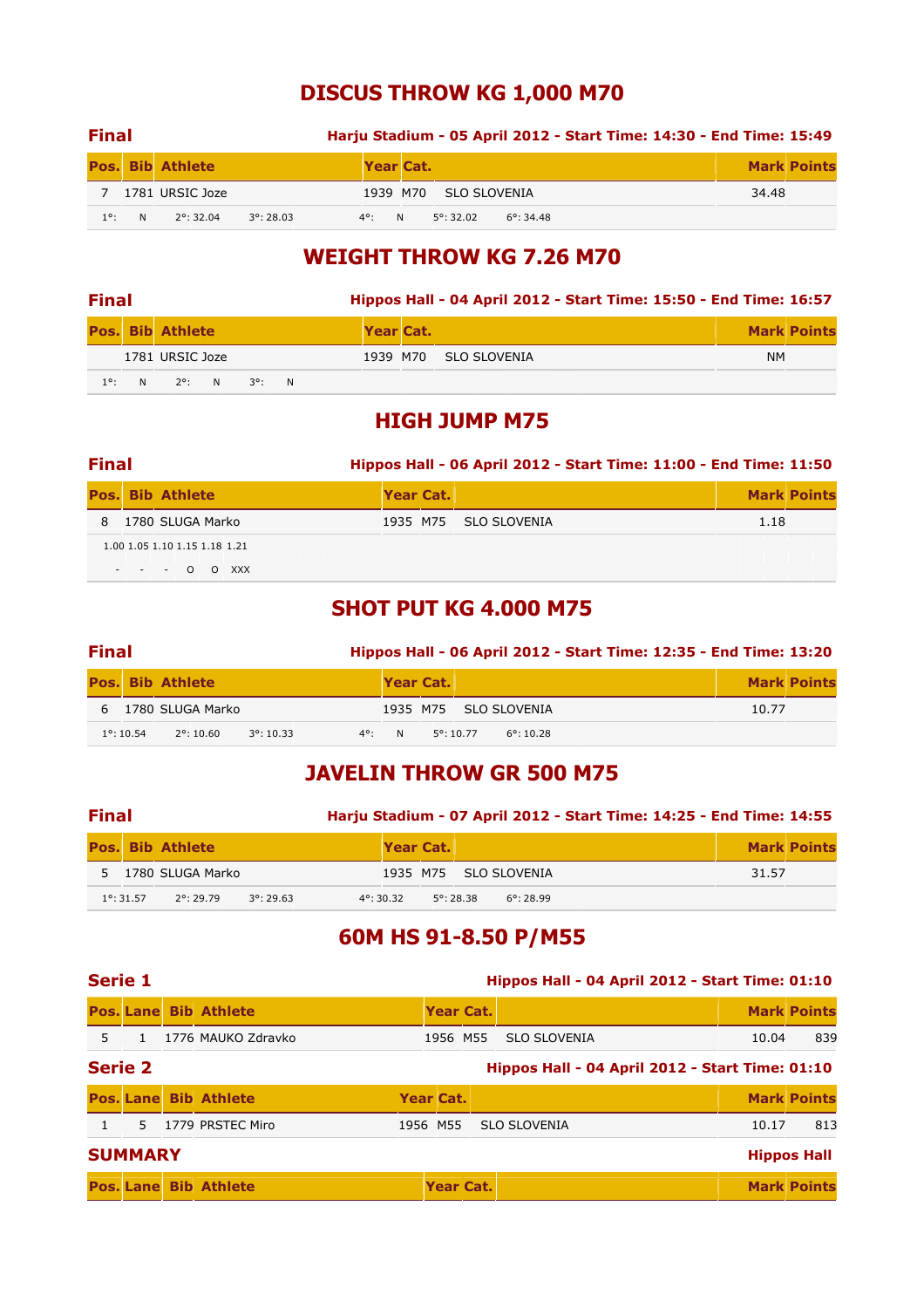|  | 5 1 1776 MAUKO Zdravko | 1956 M55 SLO SLOVENIA | 10.04 | 839 |
|--|------------------------|-----------------------|-------|-----|
|  | 6 5 1779 PRSTEC Miro   | 1956 M55 SLO SLOVENIA | 10.17 | 813 |

#### LONG JUMP P/M55

### Final Hippos Hall - 04 April 2012 - Start Time: 11:20 - End Time: 12:07 **Pos. Bib Athlete Wear Cat.** Mark Points Atlantic Wear Cat. Mark Points Atlantic Mark Points 5 1776 MAUKO Zdravko 1956 M55 SLO SLOVENIA 5.04 723 1°: 5.04 2°: 4.54 3°: 4.72 7 1779 PRSTEC Miro 1956 M55 SLO SLOVENIA 4.80 650 1°: 4.80 2°: 4.61 3°: 2.95

## SHOT PUT KG 6.000 P/M55

#### Final Hippos Hall - 04 April 2012 - Start Time: 12:45 - End Time: 13:20

|                     | <b>Pos. Bib Athlete</b>                | Year Cat. |                       |       | <b>Mark Points</b> |
|---------------------|----------------------------------------|-----------|-----------------------|-------|--------------------|
|                     | 2 1779 PRSTEC Miro                     |           | 1956 M55 SLO SLOVENIA | 12.21 | 821                |
| $1^{\circ}$ : 11.22 | $2^{\circ}$ : 12.21<br>$3^{\circ}$ : N |           |                       |       |                    |
|                     | 9 1776 MAUKO Zdravko                   |           | 1956 M55 SLO SLOVENIA | 8.89  | 563                |
| $1^{\circ}$ : 8.42  | $3^{\circ}$ : 8.89<br>2°: 8.62         |           |                       |       |                    |

### HIGH JUMP P/M55

#### Final Hippos Hall - 04 April 2012 - Start Time: 14:20 - End Time: 16:10

|  | <b>Pos. Bib Athlete</b>                                                                      | Year Cat. |            |                       |      | <b>Mark Points</b> |
|--|----------------------------------------------------------------------------------------------|-----------|------------|-----------------------|------|--------------------|
|  | 2 1779 PRSTEC Miro                                                                           | 1956 M55  |            | SLO SLOVENIA          | 1.60 | 767                |
|  | 1.15 1.18 1.21 1.24 1.27 1.30 1.33 1.36 1.39 1.42 1.45 1.48 1.51 1.54 1.57 1.60 1.63         |           |            |                       |      |                    |
|  | the company of the company of the<br>$-$ 0 0 0 0 XXO 0 XO XXX<br>$\mathcal{L} = \mathcal{L}$ |           |            |                       |      |                    |
|  | 3 1776 MAUKO Zdravko                                                                         |           |            | 1956 M55 SLO SLOVENIA | 1.54 | 705                |
|  | 1.15 1.18 1.21 1.24 1.27 1.30 1.33 1.36 1.39 1.42 1.45 1.48 1.51 1.54 1.57                   |           |            |                       |      |                    |
|  | $\Omega$<br>$\Omega$<br><u>റ</u><br>$\Omega$ $\Omega$                                        | $\Omega$  | <b>XXX</b> |                       |      |                    |

#### 1000M P/M55

#### Final Hippos Hall - 04 April 2012 - Start Time: 19:18

|  | <b>Pos. Bib Athlete</b> | <b>Year Cat.</b> |                       |         | <b>Mark Points</b> |
|--|-------------------------|------------------|-----------------------|---------|--------------------|
|  | 3 1776 MAUKO Zdravko    |                  | 1956 M55 SLO SLOVENIA | 3:16.70 | 824                |
|  | 12 1779 PRSTEC Miro     |                  | 1956 M55 SLO SLOVENIA | 3:52.00 | 533                |

# 60M HS 76-7.00 P/M70

| <b>Final</b> |  |                              |           |  |                       |       |                    |  |
|--------------|--|------------------------------|-----------|--|-----------------------|-------|--------------------|--|
|              |  | <b>Pos. Lane Bib Athlete</b> | Year Cat. |  |                       |       | <b>Mark Points</b> |  |
|              |  | 2 1777 MOLJK Valentin        |           |  | 1940 M70 SLO SLOVENIA | 11.97 | 694                |  |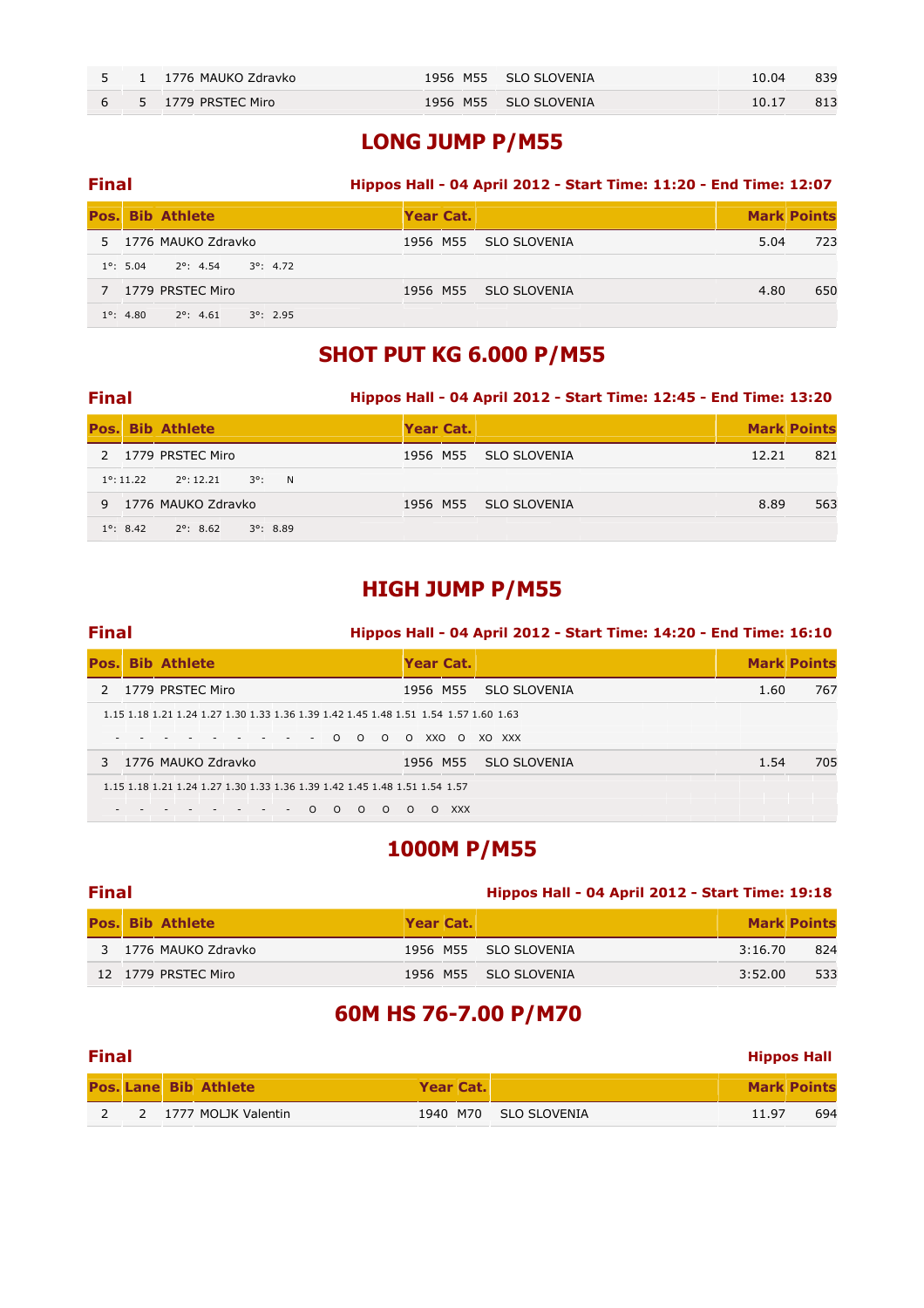# LONG JUMP P/M70

| <b>Final</b> |                                                             | Hippos Hall - 03 April 2012 - Start Time: 10:30 - End Time: 11:05 |           |                       |      |                    |  |  |  |
|--------------|-------------------------------------------------------------|-------------------------------------------------------------------|-----------|-----------------------|------|--------------------|--|--|--|
|              | Pos. Bib Athlete                                            |                                                                   | Year Cat. |                       |      | <b>Mark Points</b> |  |  |  |
|              | 4 1777 MOLJK Valentin                                       |                                                                   |           | 1940 M70 SLO SLOVENIA | 3.78 | 637                |  |  |  |
|              | $1^{\circ}$ : 3.78 $2^{\circ}$ : 3.69<br>$3^{\circ}$ : 3.57 |                                                                   |           |                       |      |                    |  |  |  |

# SHOT PUT KG 4.000 P/M70

| <b>Final</b> |                     |                         |                     |           | Hippos Hall - 03 April 2012 - Start Time: 11:45 - End Time: 12:03 |       |                    |
|--------------|---------------------|-------------------------|---------------------|-----------|-------------------------------------------------------------------|-------|--------------------|
|              |                     | <b>Pos. Bib Athlete</b> |                     | Year Cat. |                                                                   |       | <b>Mark Points</b> |
|              |                     | 2 1777 MOLJK Valentin   |                     |           | 1940 M70 SLO SLOVENIA                                             | 10.72 | 755                |
|              | $1^{\circ}$ : 10.23 | $2^{\circ}$ : 10.72     | $3^{\circ}$ : 10.47 |           |                                                                   |       |                    |

# HIGH JUMP P/M70

#### Final Hippos Hall - 03 April 2012 - Start Time: 12:50 - End Time: 14:00

| <b>Pos. Bib Athlete</b> |  |                       |  |                                                                                                                                                  |                             |  | Year Cat.             |  |  |  |  |  |  |  |     | <b>Mark Points</b> |
|-------------------------|--|-----------------------|--|--------------------------------------------------------------------------------------------------------------------------------------------------|-----------------------------|--|-----------------------|--|--|--|--|--|--|--|-----|--------------------|
|                         |  | 1 1777 MOLIK Valentin |  |                                                                                                                                                  |                             |  | 1940 M70 SLO SLOVENIA |  |  |  |  |  |  |  | 142 | 896                |
|                         |  |                       |  | 0.61 0.64 0.67 0.70 0.73 0.76 0.79 0.82 0.85 0.88 0.91 0.94 0.97 1.00 1.03 1.06 1.09 1.12 1.15 1.18 1.21 1.24 1.27 1.30 1.33 1.36 1.39 1.42 1.45 |                             |  |                       |  |  |  |  |  |  |  |     |                    |
|                         |  |                       |  |                                                                                                                                                  | ------------------0000X0XXX |  |                       |  |  |  |  |  |  |  |     |                    |

# 1000M P/M70

| <b>Final</b> |                         | <b>Hippos Hall - 03 April 2012 - Start Time: 16:25</b> |  |                       |         |                    |
|--------------|-------------------------|--------------------------------------------------------|--|-----------------------|---------|--------------------|
|              | <b>Pos. Bib Athlete</b> | Year Cat.                                              |  |                       |         | <b>Mark Points</b> |
|              | 4 1777 MOLIK Valentin   |                                                        |  | 1940 M70 SLO SLOVENIA | 4:40.51 | 486                |

## 200M W50

| Heat 3<br>Jyväskylä harbour - 05 April 2012 - Start Time: 10:17 |                |  |                              |           |  |                                                       |                   |                    |
|-----------------------------------------------------------------|----------------|--|------------------------------|-----------|--|-------------------------------------------------------|-------------------|--------------------|
|                                                                 |                |  | <b>Pos. Lane Bib Athlete</b> | Year Cat. |  |                                                       |                   | <b>Mark Points</b> |
|                                                                 | 3              |  | 689 BLATNIK Zvonka           | 1961 W50  |  | <b>SLO SLOVENIA</b>                                   | 30.75 <b>Q</b>    |                    |
|                                                                 | <b>SUMMARY</b> |  |                              |           |  |                                                       | Jyväskylä harbour |                    |
|                                                                 |                |  | <b>Pos. Lane Bib Athlete</b> | Year Cat. |  |                                                       |                   | <b>Mark Points</b> |
| 5.                                                              | 3              |  | 689 BLATNIK Zvonka           | 1961 W50  |  | <b>SLO SLOVENIA</b>                                   | 30.75 <b>Q</b>    |                    |
| <b>Final</b>                                                    |                |  |                              |           |  | Jyväskylä harbour - 05 April 2012 - Start Time: 17:41 |                   |                    |
|                                                                 |                |  | <b>Pos. Lane Bib Athlete</b> | Year Cat. |  |                                                       |                   | <b>Mark Points</b> |
| 6                                                               | 4              |  | 689 BLATNIK Zvonka           | 1961 W50  |  | <b>SLO SLOVENIA</b>                                   | 30.70             |                    |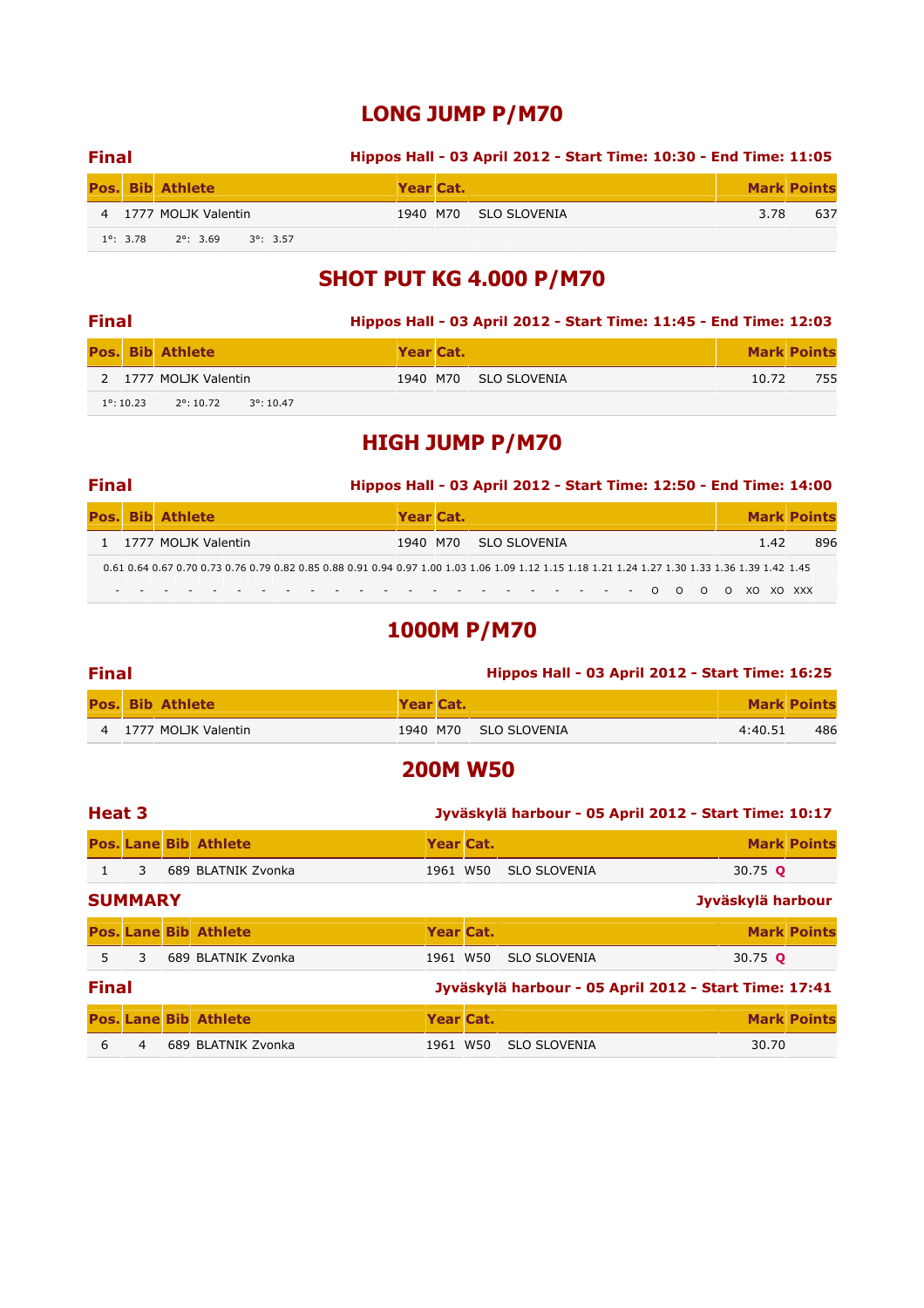# 400M W50

| Serie 1 |                |                              | Hippos Hall - 08 April 2012 - Start Time: 09:33 |  |                     |         |                    |  |  |  |
|---------|----------------|------------------------------|-------------------------------------------------|--|---------------------|---------|--------------------|--|--|--|
|         |                | <b>Pos. Lane Bib Athlete</b> | Year Cat.                                       |  |                     |         | <b>Mark Points</b> |  |  |  |
|         | $\overline{4}$ | 689 BLATNIK Zvonka           | 1961 W50                                        |  | <b>SLO SLOVENIA</b> | 1:07.95 |                    |  |  |  |
|         | <b>SUMMARY</b> |                              |                                                 |  |                     |         | <b>Hippos Hall</b> |  |  |  |
|         |                | <b>Pos. Lane Bib Athlete</b> | Year Cat.                                       |  |                     |         | <b>Mark Points</b> |  |  |  |
| 4       | 4              | 689 BLATNIK Zvonka           | 1961 W50                                        |  | SLO SLOVENIA        | 1:07.95 |                    |  |  |  |

## HIGH JUMP W55

| <b>Final</b> |                                                                            |           | Hippos Hall - 07 April 2012 - Start Time: 13:35 - End Time: 14:30 |      |                    |
|--------------|----------------------------------------------------------------------------|-----------|-------------------------------------------------------------------|------|--------------------|
|              | <b>Pos. Bib Athlete</b>                                                    | Year Cat. |                                                                   |      | <b>Mark Points</b> |
|              | 691 PREZELJ Stanka                                                         |           | 1952 W55 SLO SLOVENIA                                             | 1.37 |                    |
|              | 1.10 1.15 1.20 1.25 1.28 1.31 1.34 1.37 1.40<br>$- - - 0$ 0 0 0 XO XXO XXX |           |                                                                   |      |                    |

### HIGH JUMP W60

| <b>Final</b> |                               | Hippos Hall - 07 April 2012 - Start Time: 11:55 - End Time: 12:33 |                       |      |                    |
|--------------|-------------------------------|-------------------------------------------------------------------|-----------------------|------|--------------------|
|              | <b>Pos. Bib Athlete</b>       | Year Cat.                                                         |                       |      | <b>Mark Points</b> |
| 2            | 690 CAD Marjeta               |                                                                   | 1948 W60 SLO SLOVENIA | 1.18 |                    |
|              | 1.00 1.05 1.10 1.15 1.18 1.21 |                                                                   |                       |      |                    |
|              | $- - - 0$ O XXX               |                                                                   |                       |      |                    |

# SHOT PUT KG 3.000 W60

| <b>Final</b> |                    |                                       | Hippos Hall - 07 April 2012 - Start Time: 10:45 - End Time: 11:35 |                    |
|--------------|--------------------|---------------------------------------|-------------------------------------------------------------------|--------------------|
|              |                    | <b>Pos. Bib Athlete</b>               | Year Cat.                                                         | <b>Mark Points</b> |
|              |                    | 6 690 CAD Marjeta                     | 1948 W60 SLO SLOVENIA                                             | 8.98               |
|              | $1^{\circ}$ : 8.93 | $2^{\circ}$ : N<br>$3^{\circ}$ : 8.83 | $5^{\circ}$ : 8.98 $6^{\circ}$ : N<br>$4^{\circ}$ : 8.92          |                    |

# PENTATHLON M55

|               | <b>Final</b> |                       |            |             |           |                     |               | <b>Hippos Hall</b>   |  |
|---------------|--------------|-----------------------|------------|-------------|-----------|---------------------|---------------|----------------------|--|
| Pos.          | <b>Bib</b>   | <b>Athlete</b>        |            |             | Year Cat. |                     |               | <b>Points Points</b> |  |
|               |              | 1776 MAUKO Zdravko    |            |             | 1956 M55  | <b>SLO SLOVENIA</b> |               | 3654                 |  |
|               |              | <b>WORLD CHAMPION</b> |            |             |           |                     |               |                      |  |
|               |              | 60m Hs H 91-8.50      | IJ         | SP Kg 6.000 |           | HJ                  | 1000m         |                      |  |
|               |              | 10.04 / 839           | 5.04 / 723 | 8.89 / 563  |           | 1.54 / 705          | 3:16.70 / 824 |                      |  |
| $\mathcal{L}$ |              | 1779 PRSTEC Miro      |            |             | 1956 M55  | <b>SLO SLOVENIA</b> |               | 3584                 |  |
|               |              | 60m Hs H 91-8.50      | $\cup$     | SP Kg 6.000 |           | HJ                  | 1000m         |                      |  |
|               |              | 10.17 / 813           | 4.80 / 650 | 12.21 / 821 |           | 1.60 / 767          | 3:52.00 / 533 |                      |  |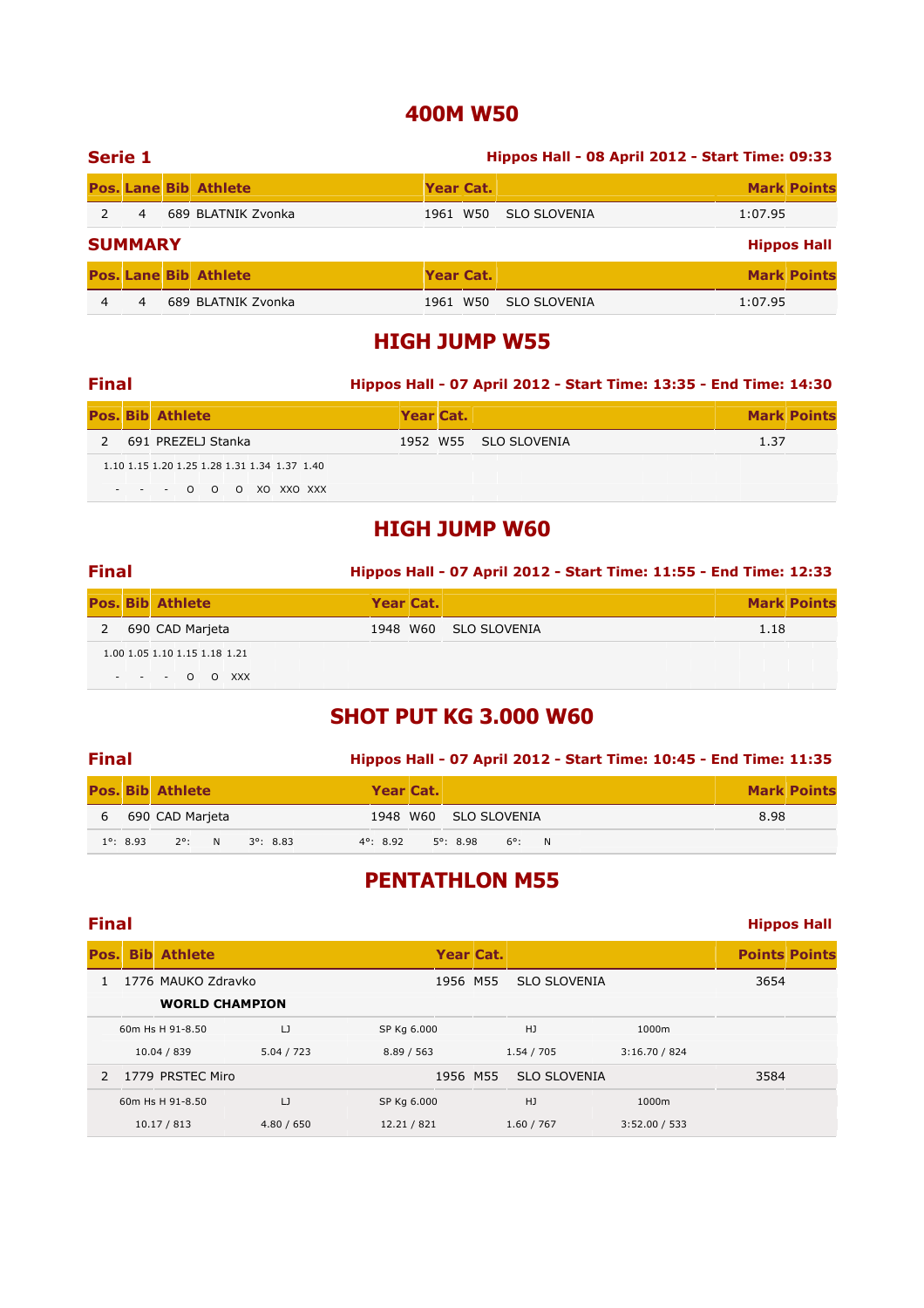# PENTATHLON M70

| <b>Final</b> |                         |            |             |           |                     |               |                      | <b>Hippos Hall</b> |
|--------------|-------------------------|------------|-------------|-----------|---------------------|---------------|----------------------|--------------------|
|              | <b>Pos. Bib Athlete</b> |            |             | Year Cat. |                     |               | <b>Points Points</b> |                    |
|              | 1777 MOLJK Valentin     |            |             | 1940 M70  | <b>SLO SLOVENIA</b> |               | 3468                 |                    |
|              | <b>WORLD CHAMPION</b>   |            |             |           |                     |               |                      |                    |
|              | 60m Hs H 76-7.00        | IJ         | SP Kg 4.000 |           | HJ                  | 1000m         |                      |                    |
|              | 11.97 / 694             | 3.78 / 637 | 10.72 / 755 |           | 1.42 / 896          | 4:40.51 / 486 |                      |                    |

# 60M HS H76-7.00 M70-75

| <b>Serie 3</b> |                |                              | Hippos Hall - 03 April 2012 - Start Time: 10:13 |  |                     |       |                    |  |  |
|----------------|----------------|------------------------------|-------------------------------------------------|--|---------------------|-------|--------------------|--|--|
|                |                | <b>Pos. Lane Bib Athlete</b> | Year Cat.                                       |  |                     |       | <b>Mark Points</b> |  |  |
| $\mathcal{P}$  |                | 2 1777 MOLJK Valentin        | 1940 M70                                        |  | <b>SLO SLOVENIA</b> | 11.97 |                    |  |  |
|                | <b>SUMMARY</b> |                              |                                                 |  |                     |       | <b>Hippos Hall</b> |  |  |
|                |                | <b>Pos. Lane Bib Athlete</b> | Year Cat.                                       |  |                     |       | <b>Mark Points</b> |  |  |
|                |                | 1777 MOLJK Valentin          | 1940 M70                                        |  | <b>SLO SLOVENIA</b> | 11.97 |                    |  |  |

# MEDALS TABLE

| Pos.           |                                              |                |                | <b>Gold Silver Bronze</b> | <b>Total</b> |
|----------------|----------------------------------------------|----------------|----------------|---------------------------|--------------|
| $\mathbf{1}$   | FIN FINLAND                                  | 105            | 103            | 104                       | 312          |
| $\overline{2}$ | <b>GER GERMANY</b>                           | 59             | 57             | 57                        | 173          |
| 3              | <b>GBR GREAT BRITAIN &amp; NORTH IRELAND</b> | 40             | 43             | 36                        | 119          |
| $\overline{4}$ | <b>FRA FRANCE</b>                            | 35             | 21             | 19                        | 75           |
| 5              | <b>RUS RUSSIA</b>                            | 27             | 24             | 21                        | 72           |
| 6              | USA UNITED STATES OF AMERICA                 | 26             | 25             | 11                        | 62           |
| $\overline{7}$ | <b>CAN CANADA</b>                            | 22             | 3              | 2                         | 27           |
| 8              | <b>NED NETHERLANDS</b>                       | 19             | 8              | 10                        | 37           |
| 9              | <b>SWE SWEDEN</b>                            | 17             | 17             | 10                        | 44           |
| 10             | <b>AUS AUSTRALIA</b>                         | 17             | 14             | 7                         | 38           |
| 11             | <b>ESP SPAIN</b>                             | 16             | 14             | 17                        | 47           |
| 12             | <b>ITA ITALY</b>                             | 11             | 21             | 15                        | 47           |
| 13             | <b>BEL BELGIUM</b>                           | 11             | 3              | $\overline{7}$            | 21           |
| 14             | <b>EST ESTONIA</b>                           | 9              | 13             | $\overline{7}$            | 29           |
| 15             | <b>LAT LATVIA</b>                            | 8              | 8              | 8                         | 24           |
| 16             | SUI SWITZERLAND                              | 8              | 3              | 5                         | 16           |
| 17             | <b>CZE CZECH REPUBLIC</b>                    | 6              | $\overline{4}$ | $\overline{4}$            | 14           |
| 18             | POL POLAND                                   | 6              | $\mathbf 0$    | 3                         | 9            |
| 19             | <b>NOR NORWAY</b>                            | 5              | 11             | 9                         | 25           |
| 20             | <b>UKR UKRAINE</b>                           | 5              | 6              | 8                         | 19           |
| 21             | LTU LITHUANIA                                | $\overline{4}$ | $\mathbf 0$    | 5                         | 9            |
| 22             | TRI TRINIDAD & TOBAGO                        | $\overline{4}$ | $\mathbf{0}$   | $\mathbf{1}$              | 5            |
| 23             | <b>IRL IRELAND</b>                           | 3              | 6              | 2                         | 11           |